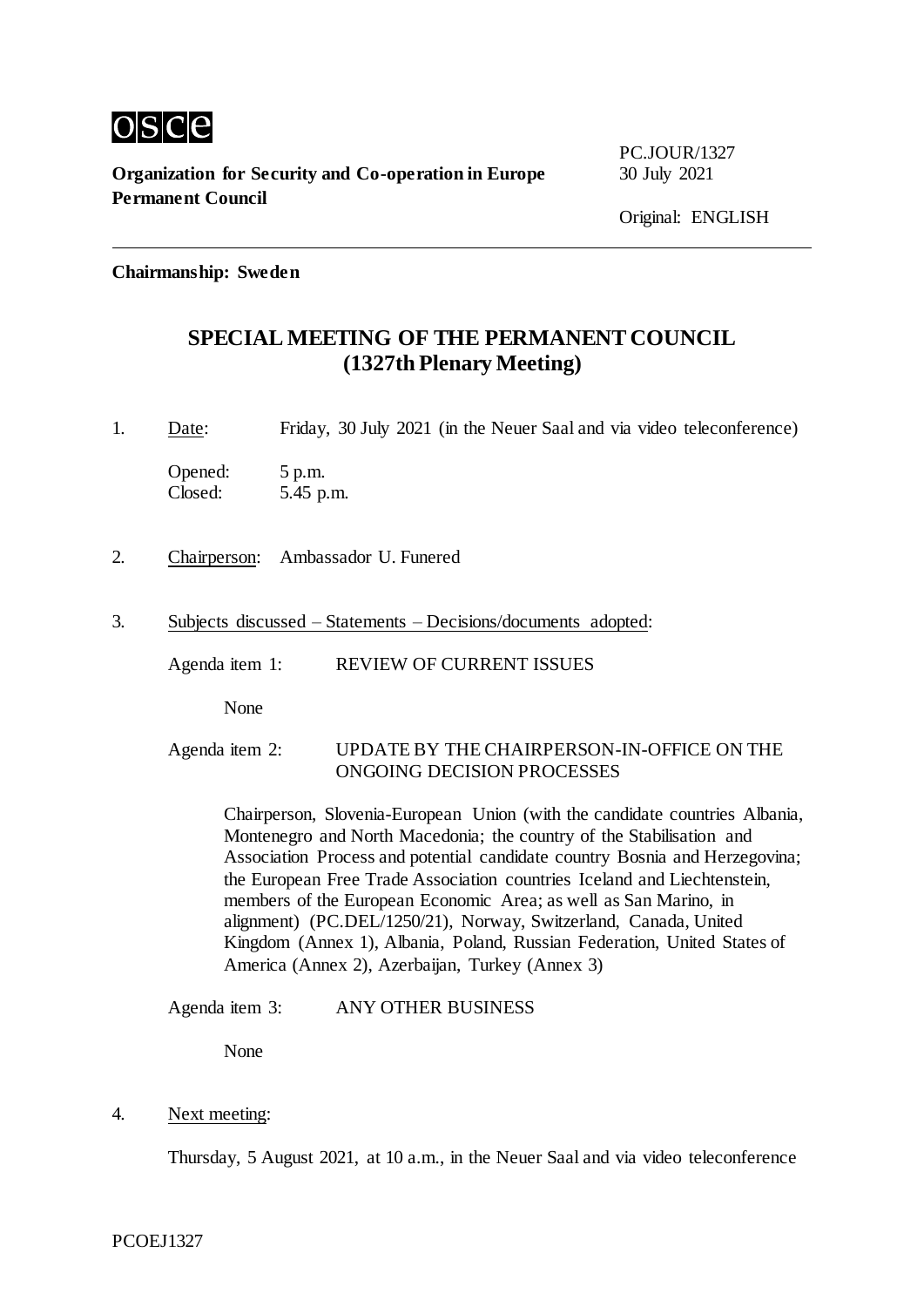

**Organization for Security and Co-operation in Europe** 30 July 2021 **Permanent Council** Annex 1

PC.JOUR/1327

Original: ENGLISH

**1327th Plenary Meeting** PC Journal No. 1327, Agenda item 2

# **STATEMENT BY THE DELEGATION OF THE UNITED KINGDOM**

Madam Chairperson,

The United Kingdom supports the efforts over the past months from the Chairperson-in-Office to find consensus on the issues of the 2021 Unified Budget, the Annual Security Review Conference (ASRC) and the Human Dimension Implementation Meeting (HDIM). All of these are important decisions for us to take as 57 participating States and in this Permanent Council.

We are disappointed agreement has still not been reached on these issues. The Unified Budget is essential to enable the smooth operation of the Organization, including its executive structures, its autonomous institutions, and its field missions. The ASRC is the key politico-military event in the OSCE calendar and one which OSCE ministers have committed to holding annually. And HDIM is the key annual event in the OSCE's year where we engage with civil society on human rights and democracy across the OSCE area. It is Europe's largest annual human rights conference, and we attach great importance to our commitment to hold this annually.

On the Unified Budget – we are now nearly into the eighth month of the year. Considerable efforts and compromise has been made to get to this stage where all agree on the formulation of the Budget, as set out in Annex I of draft decision PC.DD/18/21. We once again urge all countries to agree the 2021 Unified Budget without further delay.

On the ASRC – we are supportive of the Chairmanship's effort to find a solution, and we urge all countries to join consensus.

On HDIM – considerable compromise has already been made on the agenda, dropping topics from previous versions that we would have liked to see (such as democratic elections as a special topic); we have already made significant compromises to be willing to accept the current draft decision PC.DD/5/21/Rev.3, such as a narrowed scope of the freedom of expression and hate crime topics, and accepting new language on access to information and cultural rights. On logistics, HDIM needs to be organized in a way which safeguards the unique characteristics of the event, but takes into account the epidemiological situation in the host country. I would note that we have all had to work in a blended format over the past 18 months and the OSCE has been highly effective – thanks to the work of the OSCE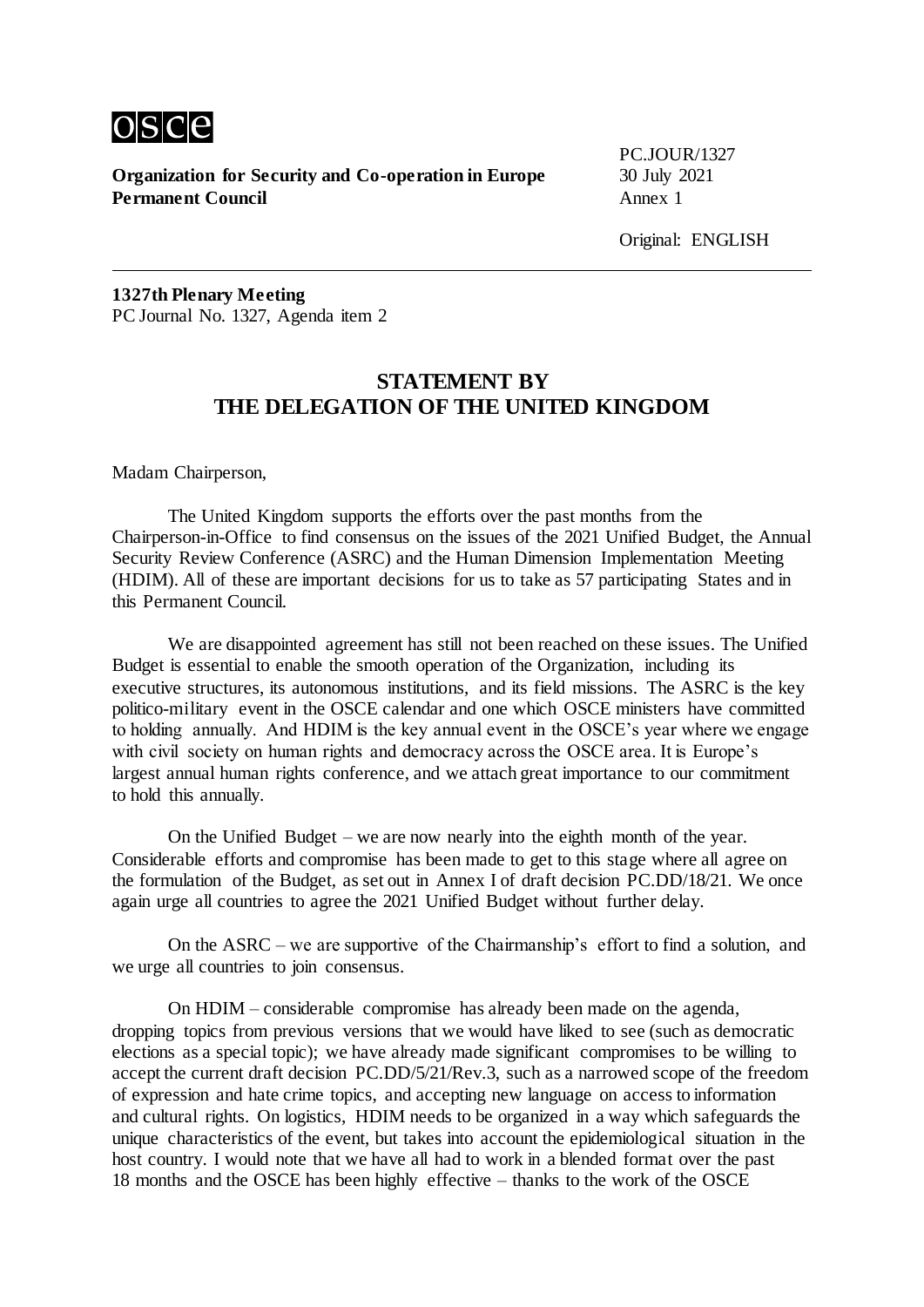executive structures (including the autonomous institutions) and the 2020 and 2021 Chairmanships – in developing and implementing these new ways of working.

We support your approach to continue negotiations, and to work next week through the traditional recess period in order to achieve that. This is an extraordinary situation and we are fully behind your efforts to reach a compromise on these outstanding issues as a matter of utmost urgency. We urge all participating States to do the same.

I ask that this statement be attached to the journal of the day.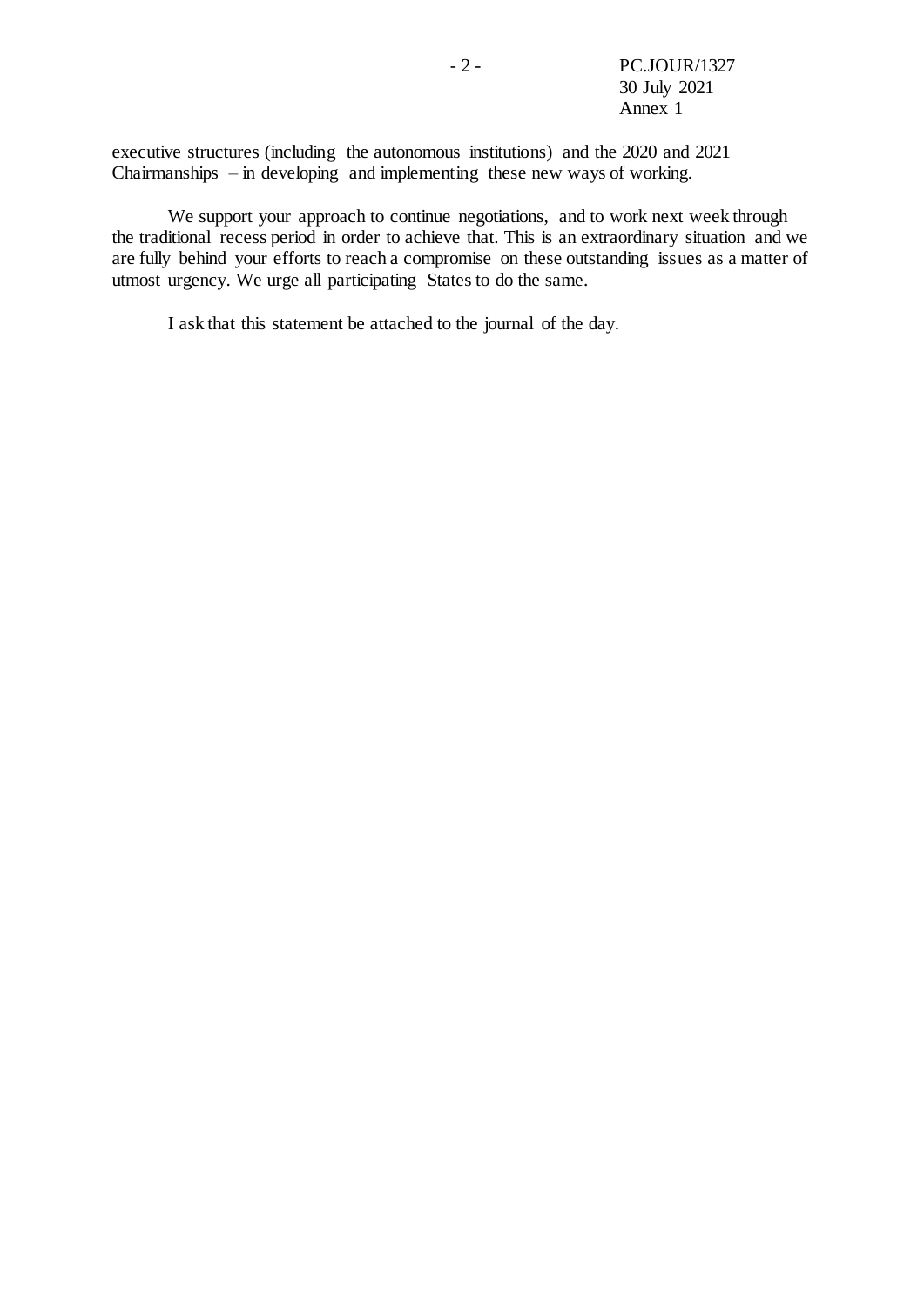

**Organization for Security and Co-operation in Europe** 30 July 2021 **Permanent Council** Annex 2

PC.JOUR/1327

**1327th Plenary Meeting** PC Journal No. 1327, Agenda item 2

## **STATEMENT BY THE DELEGATION OF THE UNITED STATES OF AMERICA**

Thank you, Madam Chairperson.

The United States appreciates the hard work of the Swedish Chairperson-in-Office to find consensus on technical decisions related to the Annual Security Review Conference (ASRC), the Human Dimension Implementation Meeting (HDIM), and the 2021 Unified Budget. That we are still here discussing these issues late on Friday, 30 July is the result of obstructionism impeding the Organization's efficient functioning and effectiveness. Frankly, Madam Chairperson, this is outrageous.

We recognize the concerns of certain participating States regarding these decisions. However, participating States had sufficient time to work through their issues and ultimately reach consensus. The Swedish Chairmanship has gone above and beyond trying to find a way to get all participating States to reach a reasonable compromise. But without the spirit of collaboration and a genuine commitment to our comprehensive security goals, we cannot fulfil the mandates set by our respective ministers when they decided the OSCE would hold certain events each year. That the review meetings be held was the ministers' clear intent. Speaking for our own equities, I know the United States wanted many things included in the decisions for the Unified Budget, the ASRC, and HDIM that were not included in the decisions before us today. But, for the good of this Organization, we will accept the current decisions rather than fighting tooth-and-nail for ones that perfectly reflect our priorities. The fact that some participating States are still obstructing this process hours before the planned summer recess can only be seen as their disregard for the intent of the ministers and for the entire OSCE process.

Without a Unified Budget, we cannot provide for the smooth operation of this Organization, including the Secretariat, autonomous institutions, and the field missions. Without the ASRC, the world's largest regional security organization cannot conduct the critical review of our efforts to implement our security commitments at the meetings which our ministers agreed to hold annually. In the last 12 months there have been significant events in the region, including open hostilities and ongoing military threats and intimidation. The ASRC is the place to discuss these threats to regional security. Without HDIM, the world's largest annual human rights review conference, the participating States unwilling to join consensus at this eleventh hour send a clear signal that their international obligations to respect and protect human rights are not important to their governments or to the OSCE. If a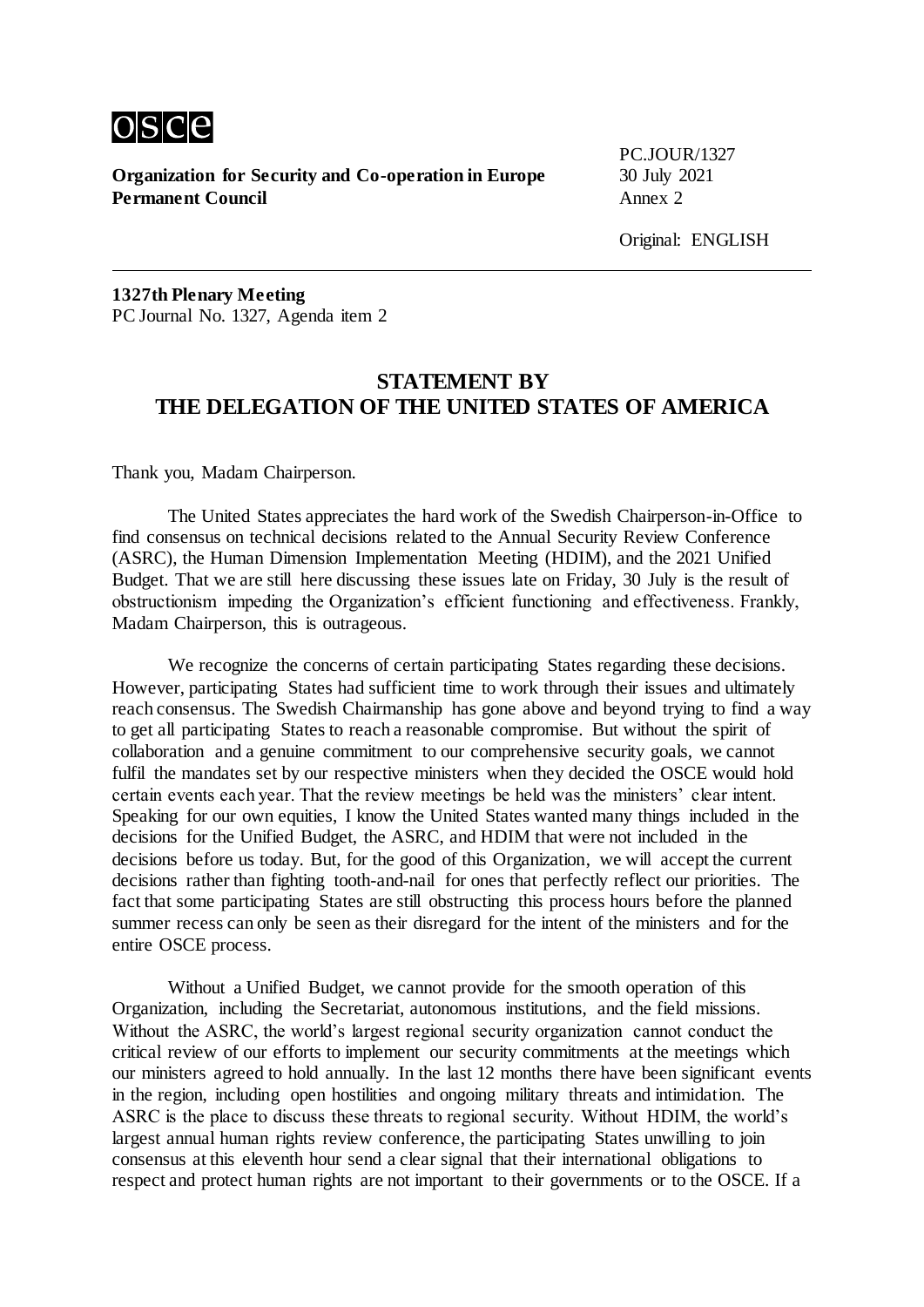State insists on having all its demands met before reaching consensus, that is not compromise; that is hostage-taking. Now is the time to stand with the rest of us and move forward to a compromise that is reasonable and that shows your commitment to the OSCE.

Madam Chairperson, like many other participating States, I reiterate the United States made significant compromises in the language in today's draft decisions. We are deeply frustrated and disappointed these compromises were unreciprocated by certain other participating States, who continue to advocate an all-or-nothing approach. The United States would be prepared to agree here on dates for these upcoming events and continue to discuss agendas. What we do not support is a situation where the Organization fails to fulfil core mandates of its ministers. That means the ASRC and HDIM need to be held. Let us set the dates today and continue to sort out remaining concerns. I am sure that in the spirit of co-operative security, this can be done. We cannot allow ourselves to reach a point where the OSCE's inability to conduct its daily business is overshadowing our shared commitments for the better future we envisioned when we signed the Helsinki Final Act.

These decisions today come down to whether or not we uphold the OSCE principles and commitments that underpin the security and safety of our populations.

Madam Chairperson, the United States is deeply appreciative of your leadership on finding a way to compromise, especially when certain States embrace brinksmanship over collaboration. We support your continued negotiations and endorse working through recess if required to achieve consensus on agendas and procedural details, but we need to set dates for these events. There will never be a perfect decision, but it is totally unacceptable for inaction by the Permanent Council to *de facto* overrule the Ministerial Council.

Colleagues, it is time for all of us to show our commitment to the OSCE and get this done.

Thank you, Madam Chairperson, and I request that my statement be attached to the journal.